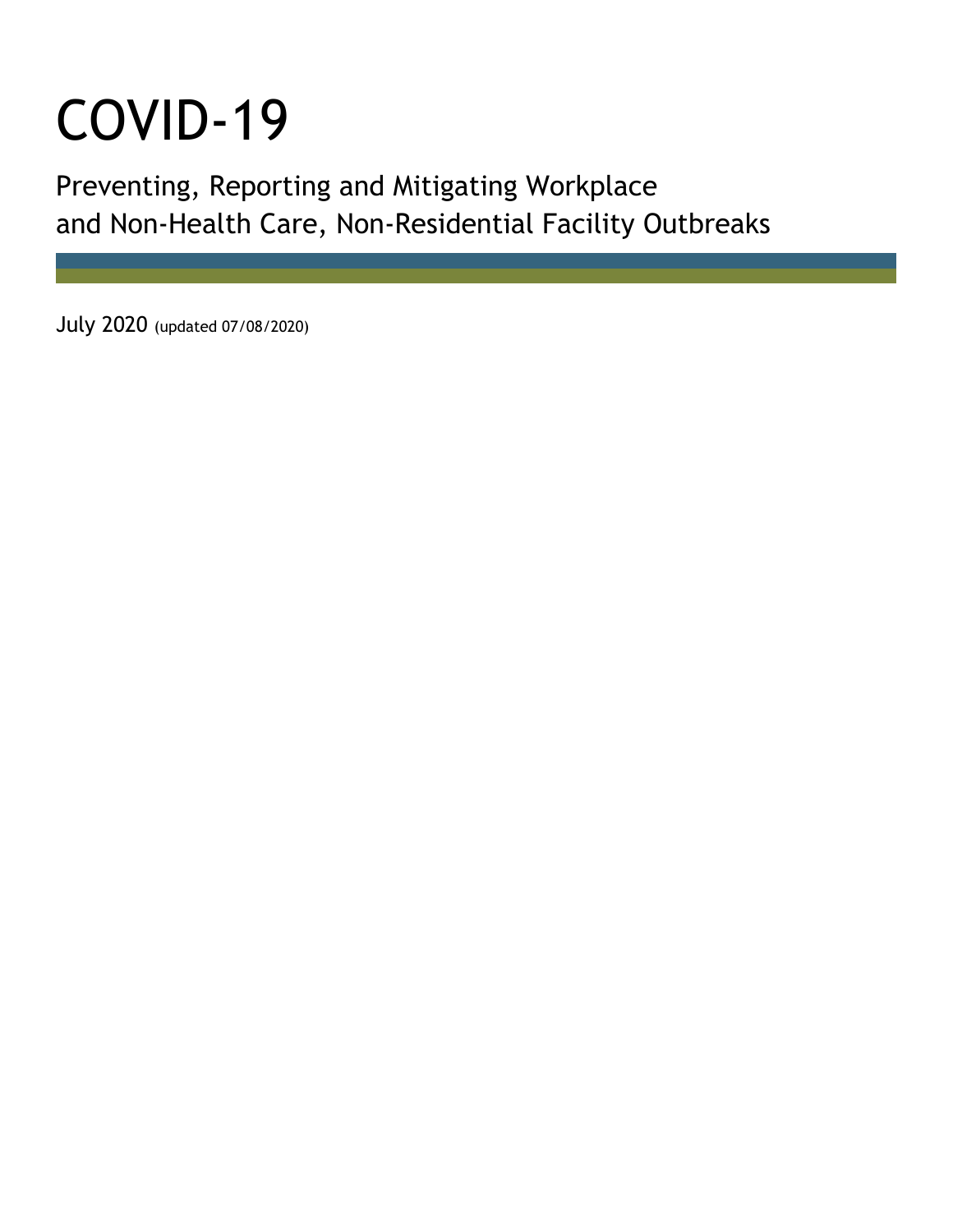# **Contents**

| Purpose                                                                                       | $\mathbf{3}$ |
|-----------------------------------------------------------------------------------------------|--------------|
| <b>Outbreak definitions</b>                                                                   | $\mathbf{3}$ |
| <b>Preventing outbreaks</b>                                                                   | 3            |
| <b>Reporting outbreaks</b>                                                                    | 9            |
| COVID-19 Outbreak Report Form and Line List Template                                          | 9            |
| <b>Mitigating outbreaks</b>                                                                   | 9            |
| Appendix: Checklists for Preventing, Reporting and Mitigating Workplace/Facility Outbreaks 14 |              |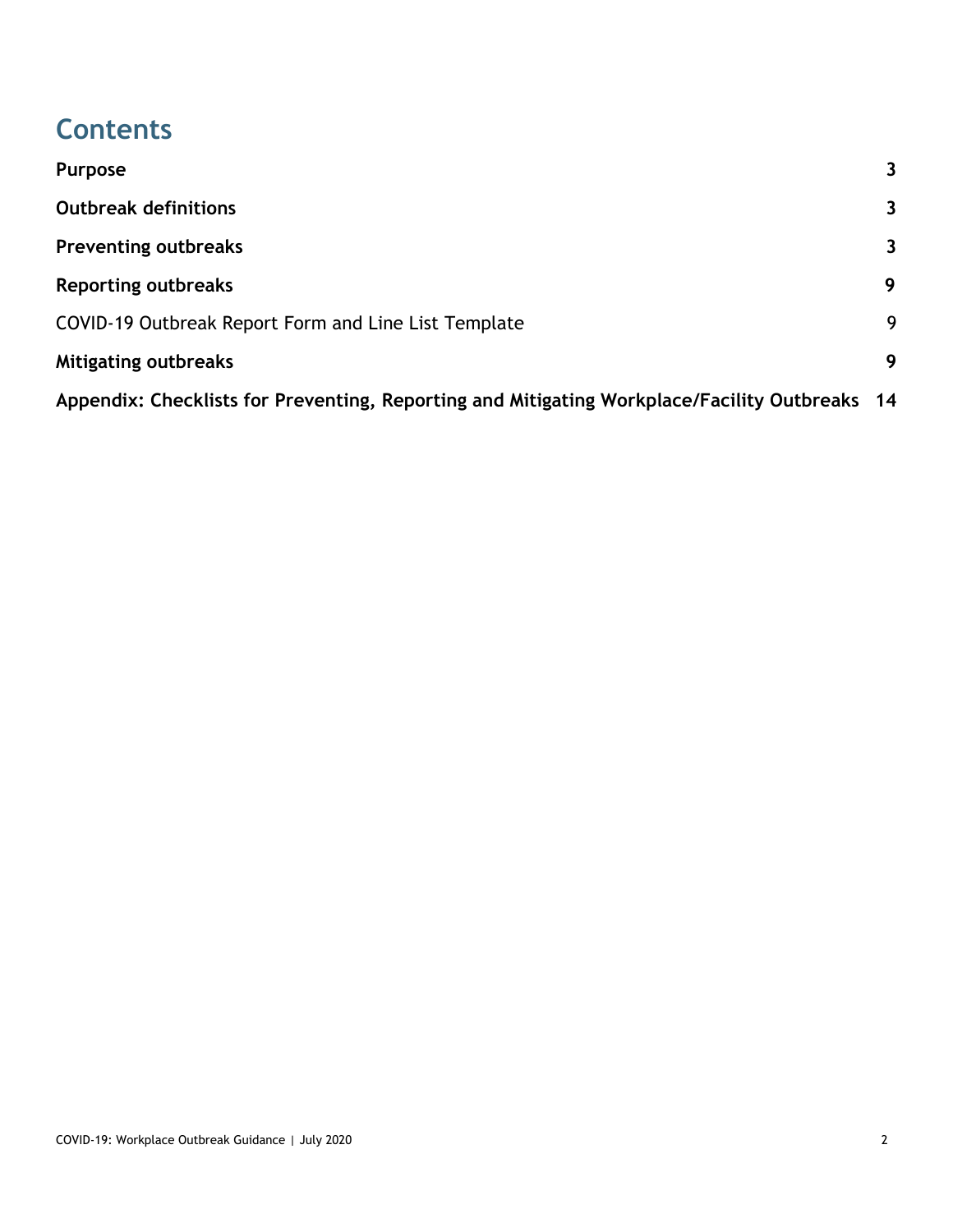# <span id="page-2-0"></span>**Purpose**

With Colorado's phased re-opening, this comprehensive guidance (based on the best available infection-control evidence and practices) was developed to aid workplaces and non-health care/non-residential facilities (referred to collectively as workplaces/facilities) in preventing, reporting, and mitigating COVID-19 outbreaks in conjunction with public health.

The COVID-19 virus is primarily transmitted through close [person-to-person](https://www.cdc.gov/coronavirus/2019-ncov/prevent-getting-sick/how-covid-spreads.html) contact, largely through inhalation of infectious droplets at short-range (<6 feet). It may be transmitted in [other](https://www.cdc.gov/coronavirus/2019-ncov/prevent-getting-sick/how-covid-spreads.html) ways as well, such as through short-to-medium range aerosols or through fomites and contaminated surfaces. This guidance seeks to help workplaces/facilities identify and break these transmission patterns.

Note that this guidance is not specific for any one particular workplace/facility and can be adapted as necessary to specific circumstances. Guidance will be updated periodically as new guidelines and science becomes available.

# <span id="page-2-1"></span>**Outbreak definitions**

- [Confirmed](https://docs.google.com/document/d/1e-IWLtzJNCgI2gzPONGvEASGgse85WuBmcToc9ev-74/edit) outbreak: Two or more Confirmed cases of COVID-19 in a workplace/facility with onset in a 14 day period.
- [Suspected](https://docs.google.com/document/d/1e-IWLtzJNCgI2gzPONGvEASGgse85WuBmcToc9ev-74/edit) outbreak: Two or more probable COVID-19 cases (or one confirmed COVID-19 case and one or more probable COVID-19 cases) in a workplace/facility with onset in a 14-day period.
- ●
- Additional details on individual case and outbreak definitions can be found [here](https://docs.google.com/document/d/1e-IWLtzJNCgI2gzPONGvEASGgse85WuBmcToc9ev-74/edit).

## <span id="page-2-2"></span>**Preventing outbreaks**

Workplaces/facilities can help prevent outbreaks by reducing transmission among staff, maintaining healthy business operations, and maintaining a healthy work environment per [CDPHE](https://covid19.colorado.gov/schools-workplaces-community) and [CDC](https://www.cdc.gov/coronavirus/2019-ncov/community/guidance-business-response.html) general workplace guidelines and Colorado's [Safer-at-Home](https://drive.google.com/file/d/1BdMbwLeI0sY5xmvWk555jCewPvgTJb9e/view) public health order.

To prevent and reduce [transmission](https://www.cdc.gov/coronavirus/2019-ncov/community/guidance-business-response.html) among employees, workplaces/facilities should take the following actions:

- Encourage employees to self-monitor for COVID-19 [symptoms](https://www.cdc.gov/coronavirus/2019-ncov/symptoms-testing/symptoms.html) daily:
	- Employees should be aware of their health and monitor themselves for COVID-19 symptoms (e.g., fever, cough, shortness of breath) daily. They should report any COVID-19 symptoms to their employer before entering the workplace/facility.
	- Employees who have thermometers should take their temperature daily and not come to work if they develop a fever (≥100.4°F/38.0°C).
	- If an employee reports any COVID-19 symptoms, refer them to the CDPHE [Symptom](https://covid19.colorado.gov/covid19-symptoms) Tracker and encourage them to get tested.
- Actively encourage sick employees to stay home:
	- Employees who have COVID-19 [symptoms](https://www.cdc.gov/coronavirus/2019-ncov/symptoms-testing/symptoms.html) should notify their supervisor and stay home. Sick employees should follow [CDC-recommended](https://www.cdc.gov/coronavirus/2019-ncov/if-you-are-sick/steps-when-sick.html) steps to prevent the spread of COVID-19.
	- Sick employees should not return to work until the criteria to [discontinue](https://covid19.colorado.gov/how-to-isolate) home isolation are met (generally 10 days after symptom onset with improved respiratory symptoms and at least 3 days fever-free without fever-reducing medications).
	- Employers should implement flexible sick leave and supportive policies and practices (see details below).
- Consider actively screening employees for COVID-19 [symptoms](https://www.cdc.gov/coronavirus/2019-ncov/symptoms-testing/symptoms.html) and recent [COVID-19](https://www.cdc.gov/coronavirus/2019-ncov/php/public-health-recommendations.html) exposure daily (in-person or virtually) before they enter the workplace/facility: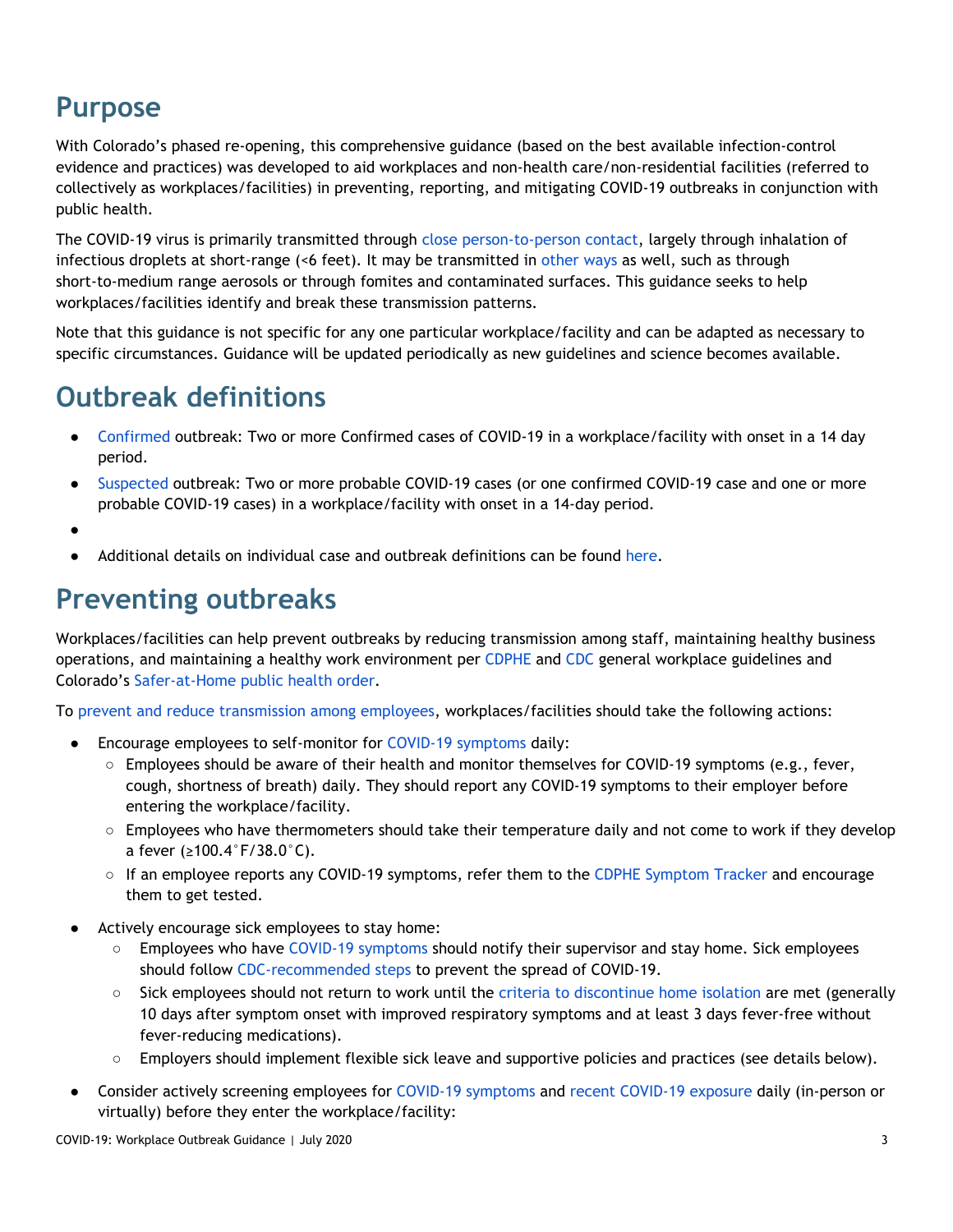- Employers should implement protocols to conduct daily temperature checks and monitor for [COVID-19](https://www.cdc.gov/coronavirus/2019-ncov/symptoms-testing/symptoms.html) [symptoms](https://www.cdc.gov/coronavirus/2019-ncov/symptoms-testing/symptoms.html) (e.g., fever, cough, shortness of breath) and recent [COVID-19](https://www.cdc.gov/coronavirus/2019-ncov/php/public-health-recommendations.html) exposure among employees in the worksite to the greatest extent possible. Ideally, temperature, symptom, and exposure checks should happen before the individual enters the workplace/facility.
- $\circ$  To prevent stigma and discrimination in the workplace, make employee health screenings as private as possible. Do not make determinations of risk based on race or country of origin and be sure to maintain confidentiality of everyone's medical status and history.
- $\circ$  Ensure any screening materials are provided in languages that employees understand.
- $\circ$  Complete these screenings in a way that helps maintain social distancing guidelines, such as providing multiple screening entries into the building.
- Document these daily temperature, symptoms, and exposure checks using an [employee](https://drive.google.com/file/d/1PBRbO3gjYFl28j29jACco2p4pHEn-sIA/view) health screening [form](https://drive.google.com/file/d/1PBRbO3gjYFl28j29jACco2p4pHEn-sIA/view).
- As long as the employee doesn't have a fever, symptoms, or recent exposure, they should self-monitor under the supervision of their employer's occupational health program.
- If an employee reports any COVID-19 [symptoms,](https://www.cdc.gov/coronavirus/2019-ncov/symptoms-testing/symptoms.html) send them home and refer them to the CDPHE [Symptom](https://covid19.colorado.gov/covid19-symptoms) [Tracker](https://covid19.colorado.gov/covid19-symptoms) and encourage them to get tested.
- Recent [COVID-19](https://www.cdc.gov/coronavirus/2019-ncov/php/public-health-recommendations.html) exposure is defined as having close contact (<6 feet) for a prolonged period of time (generally >15 minutes, depending on the exposure) without adequate PPE to a person with COVID-19 during their contagious period (a period from 2 days before their symptom onset [or their positive confirmatory COVID-19 test if asymptomatic] until they meet criteria to [discontinue](https://covid19.colorado.gov/how-to-isolate) home isolation [generally 10 days assuming their fever has resolved, symptoms have improved, or they have not developed any new symptoms]).
- Identify where and how workers might be exposed to COVID-19 at work:
	- Conduct a thorough hazard assessment to determine if workplace hazards are present, or are likely to be present, and determine what type of controls or personal protective equipment (PPE) are needed for specific job duties.
	- When engineering and administrative controls cannot be implemented or are not fully protective, employers are required by OSHA standards to:
		- Determine what PPE is needed for their workers' specific job duties,
		- Select and provide appropriate PPE to the workers at no cost, and
		- Train their workers on its correct use.
	- Consider keeping logs of where/with whom employees have been working (i.e., who is working where and on what shifts) in case a workplace/facility outbreak occurs and contact tracing is needed.
- Encourage use of cloth face [coverings](https://covid19.colorado.gov/mask-guidance) among employees and customers in public settings where social distancing measures are difficult to maintain, especially in areas of significant community-based transmission.
	- CDC recommends wearing a cloth face covering as a measure to contain the wearer's respiratory droplets and help protect their co-workers and members of the general public.
	- Cloth face coverings are not considered PPE. They may prevent workers, including those who don't know they have the virus, from spreading it to others but may not protect the wearers from exposure to the virus that causes COVID-19. Workers who require PPE should wear appropriate PPE instead.
	- Wearing a cloth face covering does not replace the need to practice social distancing.
	- Certain [employees](https://www.cdc.gov/coronavirus/2019-ncov/prevent-getting-sick/about-face-coverings.html) who have trouble breathing or who are unable to remove the mask without assistance should not wear cloth face coverings, however.
	- Cloth face coverings may not be needed for employees working outside in isolation.
- Separate sick employees and send them home: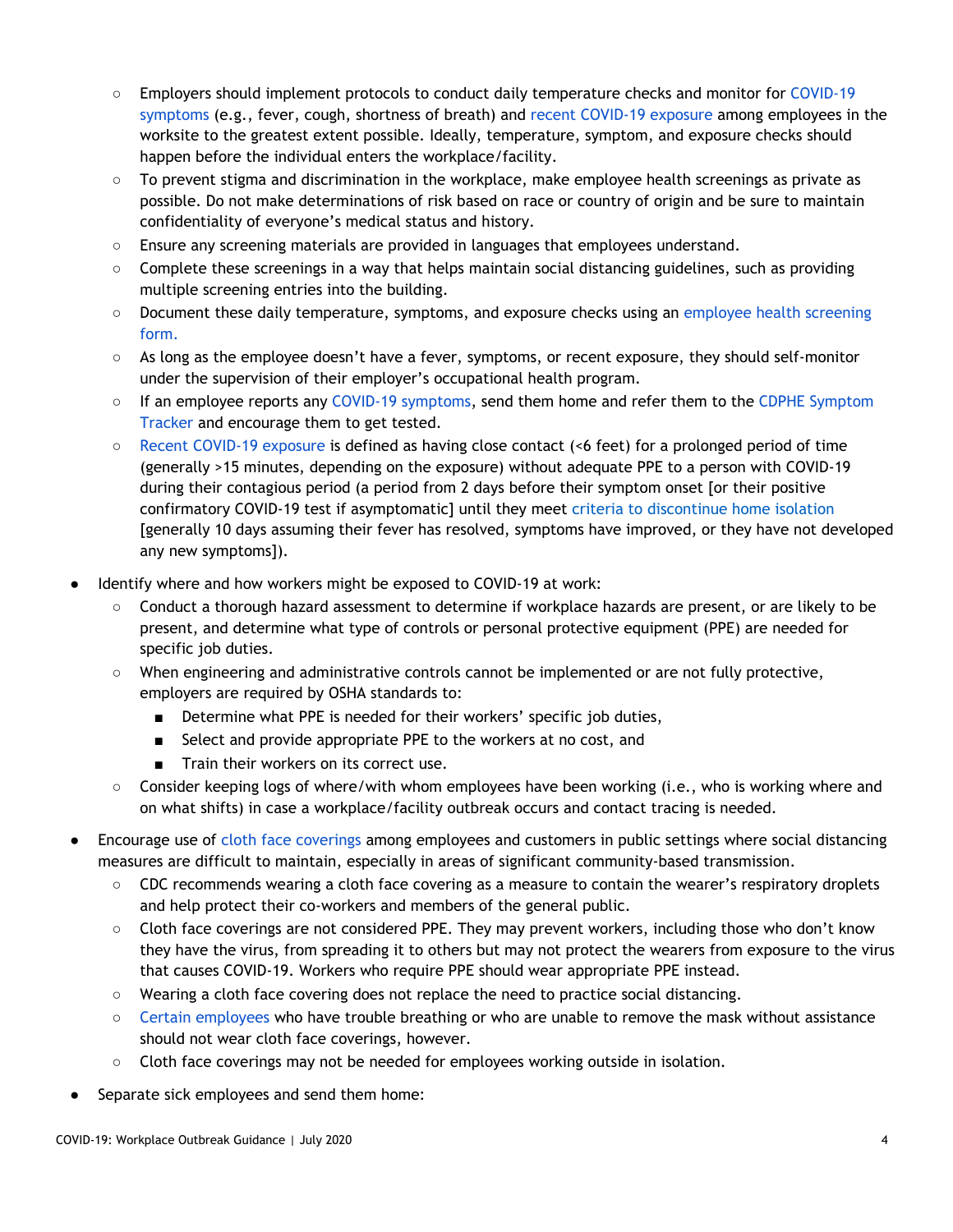- Employees who appear to have COVID-19 [symptoms](https://www.cdc.gov/coronavirus/2019-ncov/symptoms-testing/symptoms.html) upon arrival at work or who become sick during the day should immediately be separated from other employees, customers, and visitors and sent home. Sick employees should follow [CDC-recommended](https://www.cdc.gov/coronavirus/2019-ncov/if-you-are-sick/steps-when-sick.html) steps and be encouraged to get tested.
- Have a procedure in place for the safe transport of an employee who becomes sick while at work. The employee may need to be transported home or to a healthcare provider.
- If an employee is confirmed to have COVID-19 infection, employers should inform fellow employees of their possible exposure to COVID-19 in the workplace but maintain confidentiality as required by the Americans with Disabilities Act (ADA).
- Sick employees should not return to work until the criteria to [discontinue](https://covid19.colorado.gov/how-to-isolate) home isolation are met (generally 10 days after symptom onset with improved respiratory symptoms and at least 3 days fever-free without fever-reducing medications).
- Take action if an employee is suspected or confirmed to have COVID-19 infection:
	- In most cases, you do not need to shut down your workplace/facility.
	- $\circ$  If it has been less than 7 days since the sick employee has been in the facility, close off any areas used for prolonged periods of time by the sick person:
		- Wait 24 hours since the sick person used the area before cleaning and disinfecting to minimize potential for other employees being exposed to respiratory droplets. If waiting 24 hours is not feasible, wait as long as possible.
		- During this waiting period, open outside doors and windows to increase air circulation in these areas.
	- If it has been 7 days or more since the sick employee used the facility, additional cleaning and disinfection is not necessary. Continue routinely cleaning and disinfecting all high-touch surfaces in the facility.
	- Follow the CDC cleaning and disinfection [recommendations](https://www.cdc.gov/coronavirus/2019-ncov/community/organizations/cleaning-disinfection.html).
- Educate employees about how they can reduce the spread of COVID-19 at work and at home:
	- Promote etiquette for [coughing/sneezing](https://www.cdc.gov/healthywater/hygiene/etiquette/coughing_sneezing.html) and proper [handwashing.](https://www.cdc.gov/handwashing/index.html) Post signage for employees and customers on such etiquette and hygiene using easy to understand graphics. Ensure any signage is provided in languages that employees and customers understand.
	- Employees should wash their hands often with soap and water for at least 20 seconds or to use hand sanitizer with at least 60% alcohol if soap and water are not available. Inform employees that if their hands are visibly dirty, they should use soap and water over hand sanitizer.
	- $\circ$  Employees should avoid touching their eyes, nose, and mouth with unwashed hands.
	- Employees should cover their mouth and nose with a tissue when they cough or sneeze, or use the inside of their elbow. Throw used tissues into no-touch trash cans and immediately wash hands with soap and water for at least 20 seconds. If soap and water are not available, use hand sanitizer containing at least 60% alcohol.
	- Practice routine cleaning and disinfection of frequently touched objects and surfaces such as workstations, keyboards, telephones, handrails, and doorknobs. Dirty surfaces can be cleaned with soap and water prior to disinfection. To disinfect, use products that meet EPA's criteria for use against [SARS-CoV-2](https://www.epa.gov/pesticide-registration/list-n-disinfectants-use-against-sars-cov-2) (the virus that causes COVID-19) and are appropriate for the surface.
	- Avoid using other employees' phones, desks, offices, or other work tools and equipment, when possible. If necessary, clean and disinfect them before and after use.
	- Practice social [distancing](https://www.cdc.gov/coronavirus/2019-ncov/prevent-getting-sick/social-distancing.html) by avoiding large gatherings (>10 people) and maintaining distance (>6 feet) from others whenever possible.
	- Employees should try to minimize unnecessary in-person contacts as much as possible at work, at home, and in their community as COVID-19 appears to spread easily along social networks.
- For employees who commute to work using public transportation, carpooling, or ride sharing, consider the following: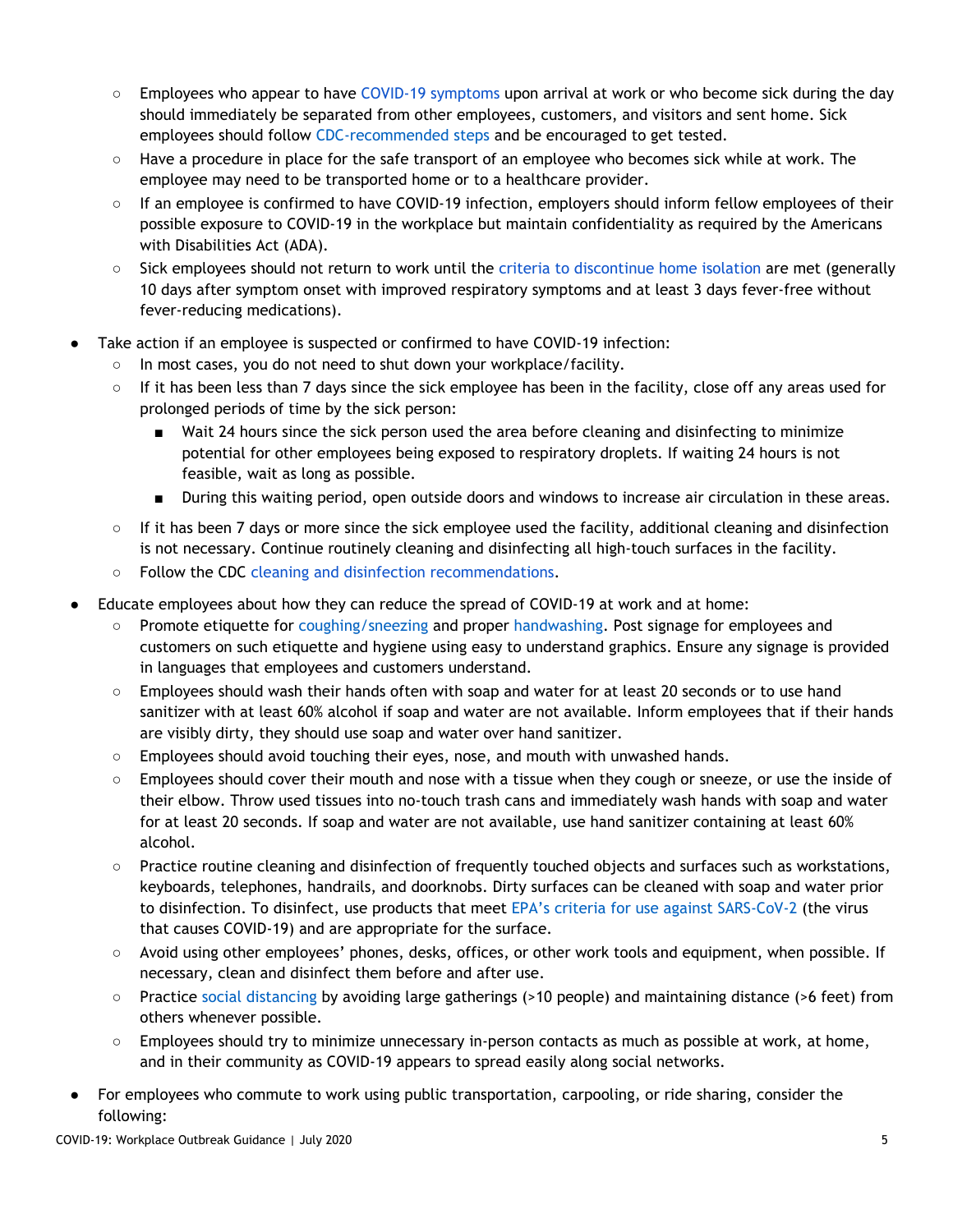- Offer employees incentives to use forms of transportation that minimize close contact with others, such as offering reimbursement for parking or single-occupancy ride shares.
- Allow employees to shift their hours so they can commute during less busy times.
- Ask employees to clean their hands as soon as possible after their trip.
- Discourage carpooling among employees of different households as much as possible.
- Encourage employees to wear cloth face [coverings](https://covid19.colorado.gov/mask-guidance) if they do use public transportation or carpool with others.
- Provide accommodations for vulnerable employees at higher risk for [serious](https://www.cdc.gov/coronavirus/2019-ncov/need-extra-precautions/people-at-higher-risk.html) illness, such as older adults and those with certain chronic medical conditions:
	- Vulnerable employees at higher risk for [serious](https://www.cdc.gov/coronavirus/2019-ncov/need-extra-precautions/people-at-higher-risk.html) illness should still stay at home as much as possible in accordance with Colorado's most recent Safer at [Home](https://drive.google.com/file/d/1BdMbwLeI0sY5xmvWk555jCewPvgTJb9e/view) order.
	- Prioritize teleworking for vulnerable employees as they cannot be compelled to go to work at this time.
- Take additional precautions for healthy [employees](https://www.cdc.gov/coronavirus/2019-ncov/php/public-health-recommendations.html) with recent exposure to a person with COVID-19:
	- Healthy [employees](https://www.cdc.gov/coronavirus/2019-ncov/php/public-health-recommendations.html) with recent exposure to a person with COVID-19 (whether at home or at work) may themselves become infected and develop symptoms within a 14-day incubation window. They may also be contagious in the 2 days before developing symptoms or even while asymptomatic.
	- Recent [COVID-19](https://www.cdc.gov/coronavirus/2019-ncov/php/public-health-recommendations.html) exposure is defined as having close contact (<6 feet) for a prolonged period of time (generally >15 minutes, depending on the exposure) without adequate PPE to a person with COVID-19 during their contagious period (a period from 2 days before their symptom onset [or their positive confirmatory COVID-19 test if asymptomatic] until they meet criteria to [discontinue](https://covid19.colorado.gov/how-to-isolate) home isolation [generally 10 days assuming their fever has resolved, symptoms have improved, or they have not developed any new symptoms]).
	- Non-critical [infrastructure](https://www.cdc.gov/coronavirus/2019-ncov/php/public-health-recommendations.html) healthy workers with recent exposure to a person with COVID-19 should notify their supervisor immediately, quarantine at home for 14 days (thought to be the maximum incubation period for COVID-19 infection), self-monitor for possible development of fever and symptoms, and maintain social distancing (>6 feet) from others. They may telework during quarantine if possible.
	- Critical [infrastructure](https://www.cdc.gov/coronavirus/2019-ncov/community/critical-workers/implementing-safety-practices.html) healthy workers with recent exposure to a person with COVID-19 should notify their supervisor immediately. While quarantining at home for 14 days is advised for these employees whenever feasible, it may not be feasible for certain critical infrastructure workers. In these cases, critical infrastructure workers with recent exposure may be permitted to work if they are pre-screened and regularly monitored for development for fever or symptoms, wear a face mask at all times during work, social distance > 6 feet as work duties permit, and their work spaces are cleaned and disinfected routinely. If said employee becomes sick during the day, they should be sent home immediately and encouraged to get tested, surfaces in their workspace should be cleaned and disinfected, and [contact](https://www.cdc.gov/coronavirus/2019-ncov/php/contact-tracing/contact-tracing-plan/contact-tracing.html) tracing should be initiated to identify additional exposures.

To maintain healthy business [operations](https://www.cdc.gov/coronavirus/2019-ncov/community/guidance-business-response.html), workplaces/facilities should take the following actions:

- Deputize a **workplace coordinator** who will be responsible for COVID-19 issues and their impact at the workplace.
- Implement flexible sick leave and supportive policies and practices:
	- Ensure that sick leave policies are flexible and consistent with public health guidance and that employees are aware of and understand these policies.
	- Maintain flexible policies that permit employees to stay home to care for a sick family member or take care of children due to school and childcare closures. Teleworking is one option. Additional flexibilities might include giving advances on future sick leave and allowing employees to donate sick leave to each other.
	- $\circ$  Employers that do not currently offer sick leave to some or all of their employees may want to draft non-punitive "emergency sick leave" policies.

COVID-19: Workplace Outbreak Guidance | July 2020 6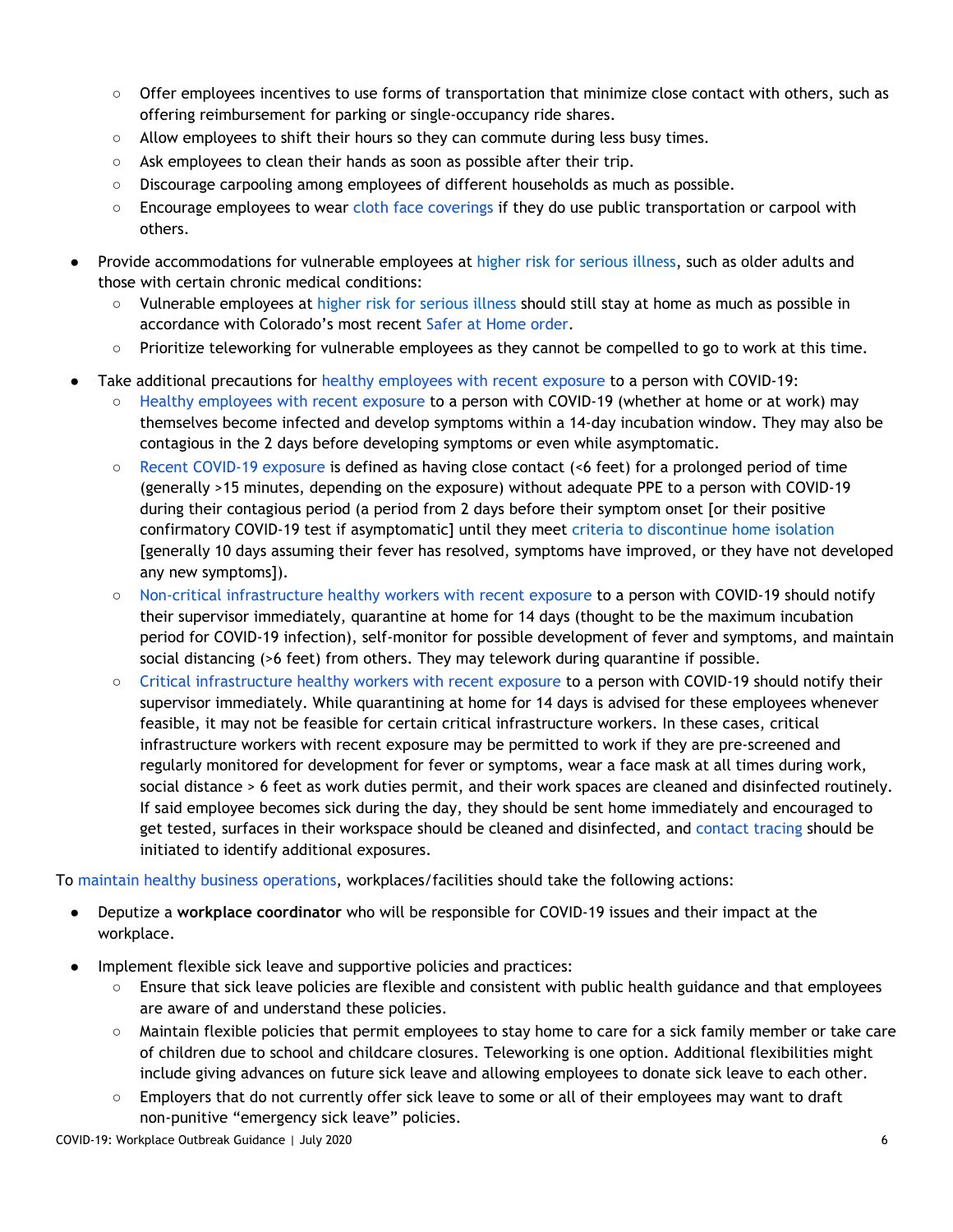- Employers should not require a positive COVID-19 test result or a healthcare provider's note for employees who are sick to validate their illness, qualify for sick leave, or to return to work. Health care provider offices and medical facilities may be extremely busy and not able to provide such documentation in a timely manner.
- Employers should also not require a negative COVID-19 test to return to work.
- Review human resources policies to make sure that policies and practices are consistent with public health recommendations and are consistent with existing state and federal workplace laws.
- Connect employees to employee assistance program (EAP) resources (if available) and community resources as needed. Employees may need additional social, behavioral, and other services, for example, to cope with the death of a loved one.
- Avoid any incentive programs that encourage sick employees to come to work.
- Communicate supportive workplace policies clearly, frequently, and via multiple methods:
	- Employers should communicate with non-English speakers in their preferred languages.
	- Place signs about policies and ensure such signs are in languages workers can understand.
	- Train workers on how implementing any new policies to reduce the spread of COVID-19 may affect existing health and safety practices.
	- Communicate to any contractors or on-site visitors about changes that have been made to help control the spread of COVID-19. Ensure that they have the information and capability to comply with those policies.
	- Create and test communication systems that employees can use to self-report if they are sick and that you can use to notify employees of exposures and closures.
	- Consider using a hotline or another method for employees to voice concerns anonymously.
- Assess your essential functions and the reliance that others and the community have on your services or products:
	- Be prepared to change your business practices if needed to maintain critical operations (e.g., identify alternative suppliers, prioritize existing customers, stagger shifts, or temporarily suspend/reduce some of your operations if needed).
	- Identify alternate supply chains for critical goods and services. Some goods and services may be in higher demand or unavailable.
	- $\circ$  If other companies provide your business with contract or temporary employees, talk with them about the importance of sick employees staying home and encourage them to develop non-punitive leave policies.
	- Talk with business partners about your response plans. Share best practices with other businesses in your communities (especially those in your supply chain), chambers of commerce, and associations to improve community response efforts.
	- When resuming onsite business operations, identify and prioritize job functions for continuous operations. Minimize the number of workers present at worksites by resuming business operations in phases, balancing the need to protect workers with support for continuing operations.
- Determine how you will operate if absenteeism spikes from increases in sick employees, those who stay home to care for sick family members, and those who must stay home to watch their children if dismissed from childcare programs and K–12 schools.
	- Plan to monitor and respond to absenteeism at the workplace.
	- Implement plans to continue your essential business functions in case you experience higher than usual absenteeism.
	- Prepare to institute flexible workplace and leave policies.
	- Cross-train employees to perform essential functions so the workplace can operate even if key employees are absent.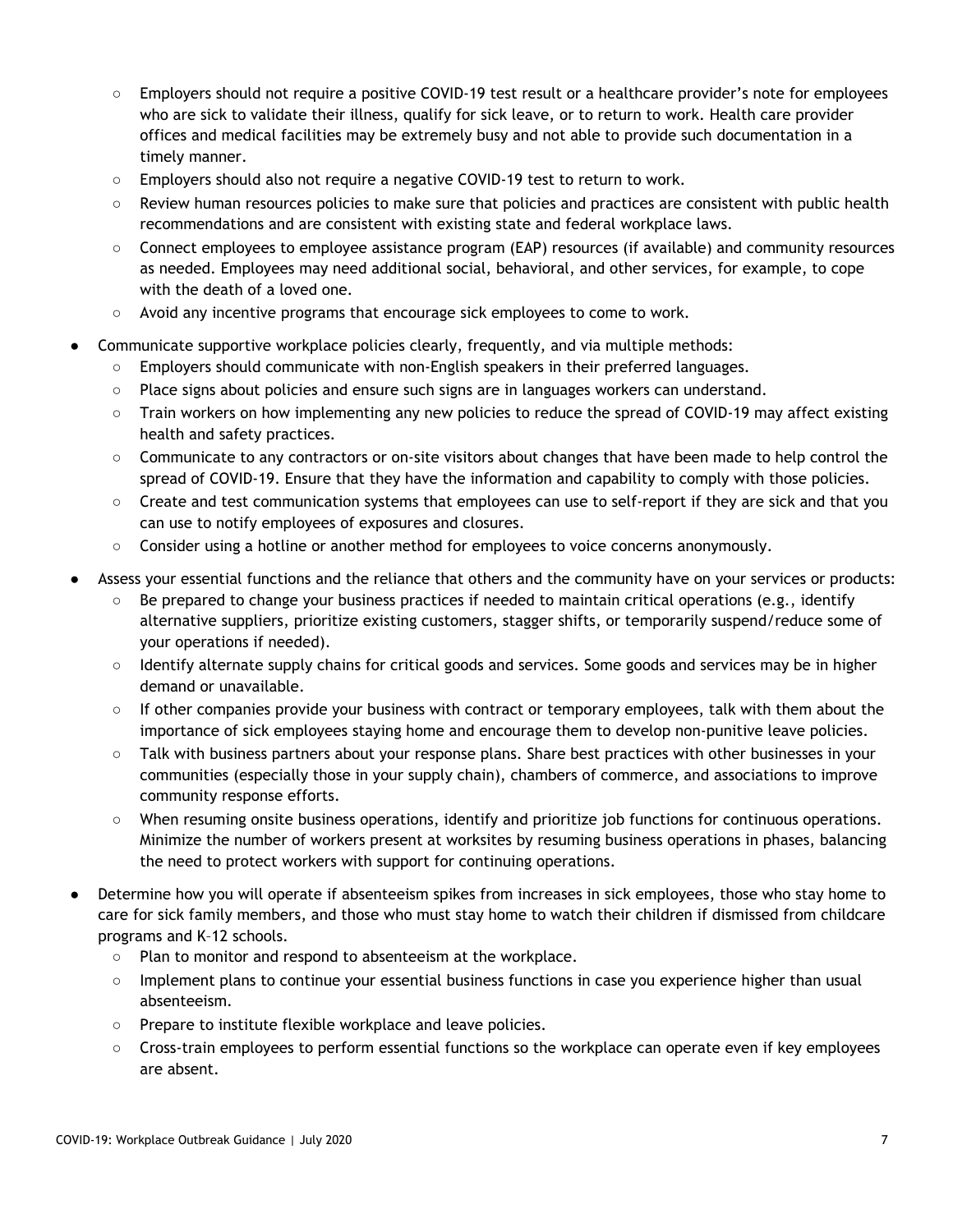- Establish policies and practices for social [distancing.](https://www.cdc.gov/coronavirus/2019-ncov/prevent-getting-sick/social-distancing.html) Alter your workspace to help workers and customers maintain social distancing and physically separate employees from each other and from customers, when possible. Here are some strategies that businesses can use:
	- Implement flexible worksites (e.g., telework).
	- Implement flexible work hours.
	- Phase or stagger work shifts and breaks to reduce the number of employees in one place at the same time.
	- Increase physical space between employees at the worksite by modifying the workspace (e.g., rearranging workplace stations, placing distance markers, installing partitions, discouraging use of shared spaces).
	- $\circ$  Increasing physical space between employees and customers (e.g., rearranging customer flow, drive-through service, placing distance markers, installing partitions, limiting the number of customers).
	- Use signs, tape marks, or other visual cues such as decals or colored tape on the floor, placed 6 feet apart, to indicate where to stand when physical barriers are not possible. Ensure any signs are easy to interpret and are in languages workers understand.
	- Implementing flexible meeting and travel options (e.g., postpone non-essential meetings or events, teleconference).
	- Close or limit access to common areas where employees are likely to congregate and interact.
	- Discourage handshaking. Encourage employees to use other non-contact methods of greeting.
	- Downsizing operations to reduce the number of employees at the workplace at the same time.
	- Delivering services remotely (e.g., phone, video, or web).
	- Adjust your business practices to reduce close contact with customers for example, by providing drive-through service, click-and-collect online shopping, shop-by-phone, curbside pickup, and delivery options, where feasible.
	- Move the electronic payment terminal/credit card reader farther away from the cashier, if possible, to increase the distance between the customer and the cashier.
	- Use touchless payment options as much as possible, if available. Ask customers and employees to exchange cash or card payments by placing on a receipt tray or on the counter rather than by hand to avoid direct hand to hand contact.
	- Shift primary stocking activities to off-peak or after hours, when possible, to reduce contact with customers.
- Employers with more than one business location are encouraged to provide local managers with the authority to take appropriate actions outlined in their COVID-19 response plan based on local conditions.
- Consider sequestering critically important, healthy, unexposed workers in separate housing to keep them from being exposed in the community if resources allow:
	- Employees eligible to sequester must not be symptomatic nor have recent [exposure](https://www.cdc.gov/coronavirus/2019-ncov/php/public-health-recommendations.html) to a person with COVID-19 within the last 14 days.
	- Prior to sequestration, eligible employees should be interviewed to rule out potential exposures and should be pre-screened to rule out fever, COVID-19 [symptoms](https://www.cdc.gov/coronavirus/2019-ncov/symptoms-testing/symptoms.html), or recent [COVID-19](https://www.cdc.gov/coronavirus/2019-ncov/php/public-health-recommendations.html) exposure.
	- During sequestration, sequestered employees should be re-screened for fever and other [COVID-19](https://www.cdc.gov/coronavirus/2019-ncov/symptoms-testing/symptoms.html) [symptoms](https://www.cdc.gov/coronavirus/2019-ncov/symptoms-testing/symptoms.html) daily. Additionally, they should be re-screened for potential COVID-19 exposures daily.
	- Detailed sequestration guidelines can be requested from CDPHE.

To maintain a healthy work [environment](https://www.cdc.gov/coronavirus/2019-ncov/community/guidance-business-response.html), workplaces/facilities should take the following actions:

- Consider improving the engineering controls using the building ventilation system. This may include some or all of the following activities:
	- Increase ventilation rates.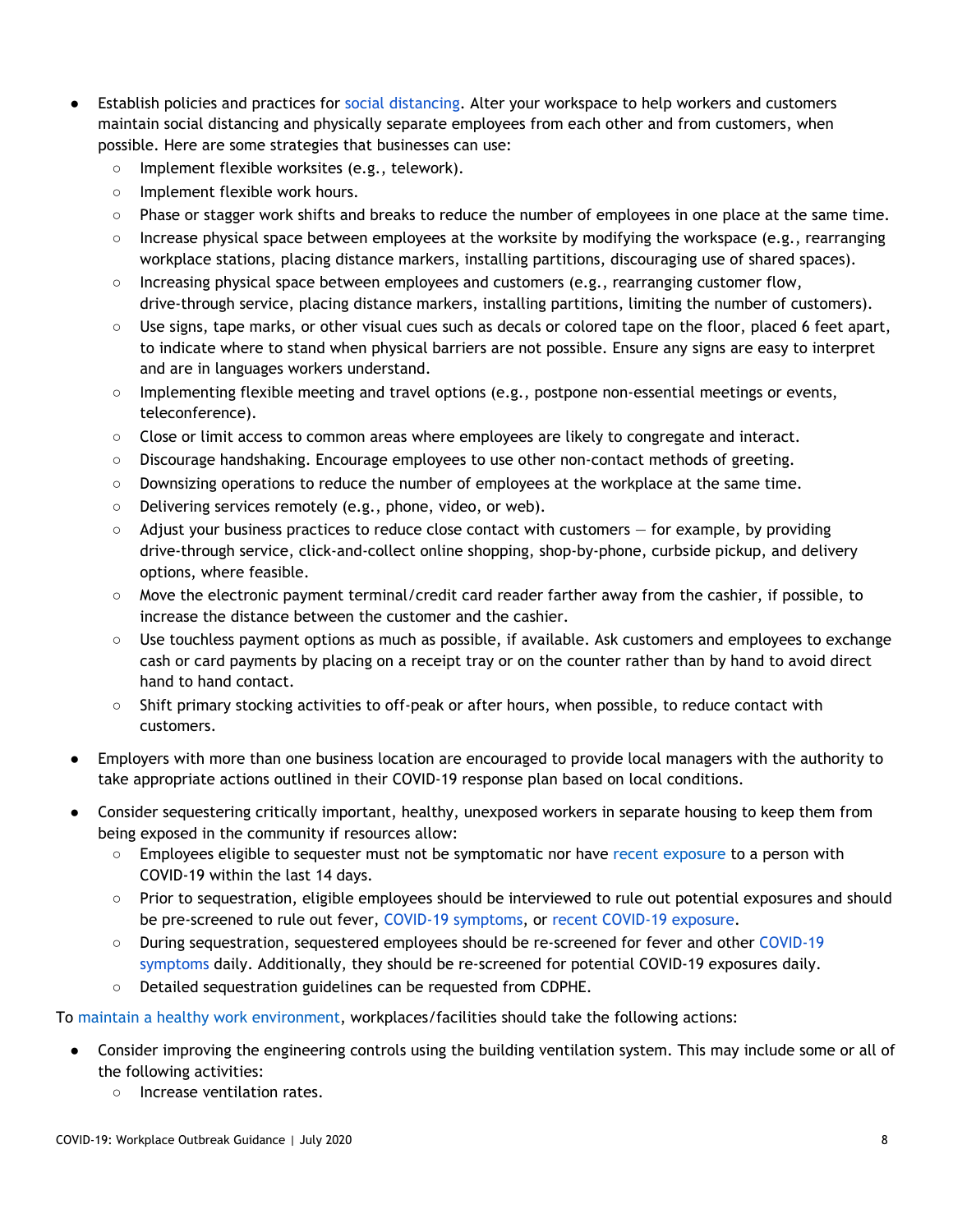- Ensure ventilation systems operate properly and provide acceptable indoor air quality for the current occupancy level for each space.
- Increase outdoor air ventilation, using caution in highly polluted areas. With a lower occupancy level in the building, this increases the effective dilution ventilation per person.
- Disable demand-controlled ventilation (DCV).
- Further open minimum outdoor air dampers (as high as 100%) to reduce or eliminate recirculation. In mild weather, this will not affect thermal comfort or humidity. However, this may be difficult to do in cold or hot weather.
- Improve central air filtration to the MERV-13 or the highest compatible with the filter rack, and seal edges of the filter to limit bypass.
- Check filters to ensure they are within service life and appropriately installed.
- $\circ$  Keep systems running longer hours, 24/7 if possible, to enhance air exchanges in the building space.
- Ensure the safety of your building water system and devices from mold and *Legionella* after a prolonged shutdown:
	- Follow the CDC [Guidance](https://www.cdc.gov/coronavirus/2019-ncov/php/building-water-system.html) for Building Water Systems, which describes 8 steps to take to ensure the safety of your water system and devices before you reopen your business or building.
- Give employees, customers, and visitors what they need to clean their hands and cover their coughs and sneezes: ○ Provide tissues and no-touch trash cans.
	- Provide soap and water in the workplace. If soap and water are not readily available, use alcohol-based hand sanitizer that is at least 60% alcohol. If hands are visibly dirty, soap and water should be chosen over hand sanitizer. Ensure that adequate supplies are maintained.
	- $\circ$  Place hand sanitizers (ideally touchless) in multiple locations to encourage hand hygiene.
	- Encourage employee breaks to wash hands or use hand sanitizer.
	- Place posters that encourage hand hygiene to help stop the spread at the entrance to your workplace and in other workplace areas where they are likely to be seen. This should include signs for non-English speakers, as needed, with easy to interpret graphics.
	- Discourage handshaking. Encourage employees to use other non-contact methods of greeting.
	- Encourage use of cloth face [coverings](https://covid19.colorado.gov/mask-guidance) among employees and customers in public settings where social distancing measures are difficult to maintain, especially in areas of significant community-based transmission. Workers who require PPE should wear appropriate PPE instead.
- Perform routine cleaning and [disinfection,](https://www.cdc.gov/coronavirus/2019-ncov/community/disinfecting-building-facility.html?CDC_AA_refVal=https%3A%2F%2Fwww.cdc.gov%2Fcoronavirus%2F2019-ncov%2Fprepare%2Fdisinfecting-building-facility.html) particularly on frequently touched surfaces:
	- Routinely clean and disinfect all frequently touched surfaces in the workplace, such as workstations, keyboards, telephones, handrails, and doorknobs. If surfaces are dirty, they should be cleaned using a detergent or soap and water prior to disinfection. For disinfection, use products that meet EPA's [criteria](https://www.epa.gov/pesticide-registration/list-n-disinfectants-use-against-sars-cov-2) for use against [SARS-CoV-2](https://www.epa.gov/pesticide-registration/list-n-disinfectants-use-against-sars-cov-2) (the virus that causes COVID-19) and are appropriate for the surface. Follow the manufacturer's instructions for all cleaning and disinfection products (e.g., concentration, application method and contact time, etc.).
	- Discourage workers from using other workers' phones, desks, offices, or other work tools and equipment when possible. If necessary, clean and disinfect them before and after use.
	- Provide disposable wipes so that commonly used surfaces (for example, doorknobs, keyboards, remote controls, desks, other work tools and equipment) can be wiped down by employees before each use. To disinfect, use products that meet EPA's criteria for use against [SARS-CoV-2](https://www.epa.gov/pesticide-registration/list-n-disinfectants-use-against-sars-cov-2) (the virus that causes COVID-19) and are appropriate for the surface.
	- Store and use disinfectants in a responsible and appropriate manner according to the label.
	- Do not mix bleach or other cleaning and disinfection products together. This can cause fumes that could be very dangerous to breathe in.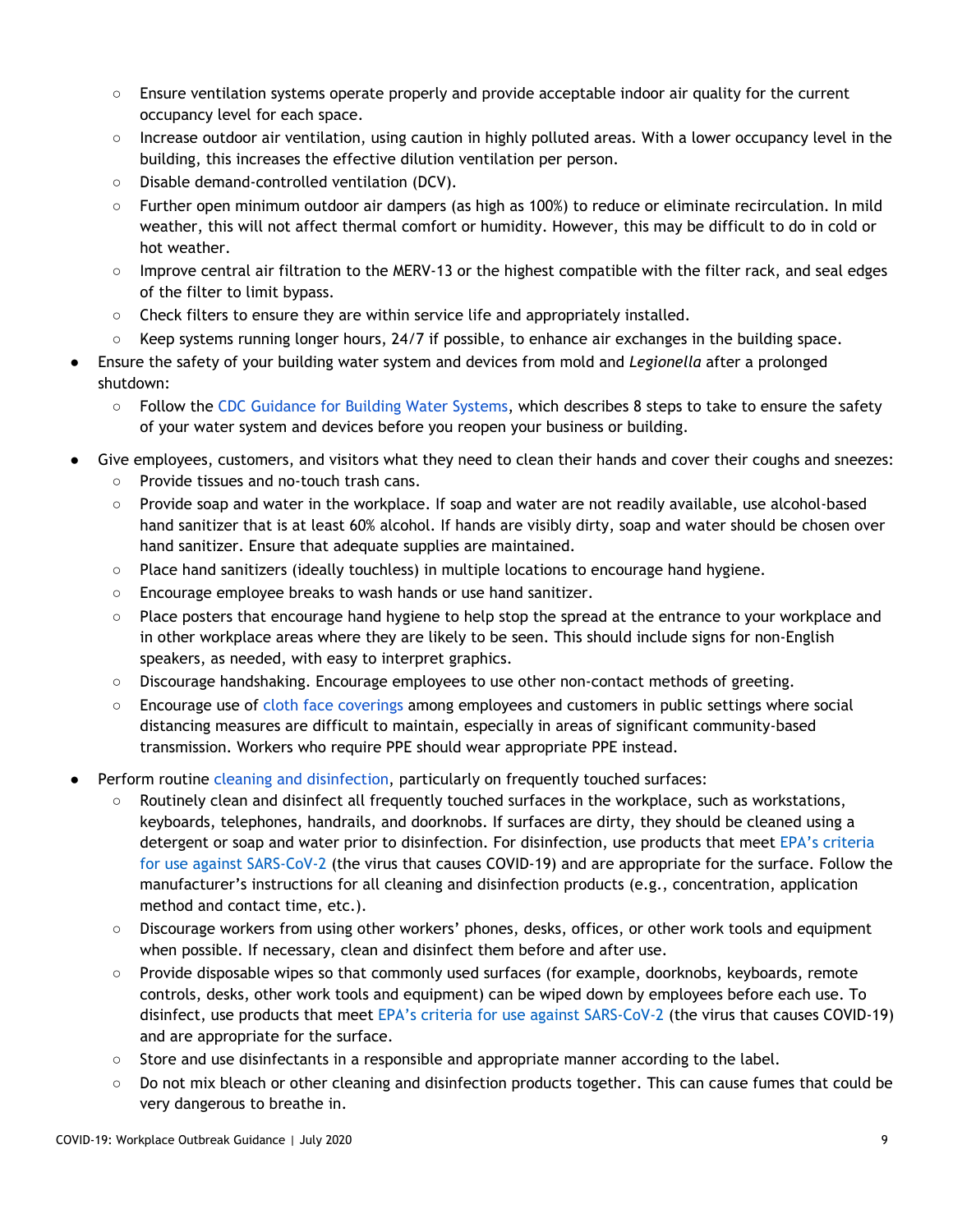- Advise employees to always wear gloves appropriate for the chemicals being used when they are cleaning and disinfecting and that they may need additional PPE based on the setting and product.
- Perform enhanced cleaning and [disinfection](https://www.cdc.gov/coronavirus/2019-ncov/community/organizations/cleaning-disinfection.html#Cleaning) after people or employees suspected/confirmed to have COVID-19 have been in the workplace or facility.
- Limit travel and advise employees if they must travel to take additional precautions and preparations:
	- Minimize non-essential travel.
	- Advise employees to check themselves for symptoms of COVID-19 before starting travel and to notify their supervisor and stay home if they are sick.
	- Ensure employees who become sick while traveling or on temporary assignment understand that they should notify their supervisor and promptly call a healthcare provider for advice if needed.
- Minimize risk to employees when planning meetings and gatherings:
	- Use videoconferencing or teleconferencing when possible for work-related meetings and gatherings.
	- Cancel, adjust, or postpone large work-related meetings or gatherings that can only occur in-person in accordance with state and local regulations and guidance.
	- When videoconferencing or teleconferencing is not possible, hold meetings in open, well-ventilated spaces continuing to maintain a distance of 6 feet apart and wear cloth face [coverings](https://covid19.colorado.gov/mask-guidance).

## <span id="page-9-0"></span>**Reporting outbreaks**

Workplaces/facilities that suspect an outbreak (knowledge of 2 or more employees with confirmed COVID-19 within a 14-day period) should immediately take the following actions:

- Fill out the CDPHE [COVID-19](https://drive.google.com/file/d/1XedRlgn7JmeJD9gVhRgnPmpVlXsVm4hd/view) outbreak report form and send it to your local public health agency to report the outbreak in accordance with Colorado statute.
- Begin identifying staff with COVID-19-like symptoms using this CDPHE [COVID-19](https://drive.google.com/file/d/1QOLpBG5mfFiv_3jmKcV4YOfySnn92ELa/view) line list template.
- Work closely with your local public health [agency](https://www.colorado.gov/pacific/cdphe/find-your-local-public-health-agency) to confirm whether an outbreak exists, determine the extent of the outbreak, and monitor for any additional outbreak cases.

## <span id="page-9-1"></span>**Mitigating outbreaks**

If two or more cases are confirmed within 14 days among employees, the workplace/facility should **temporarily close**, and the outbreak should be **reported immediately** to their local public health [agency.](https://www.colorado.gov/pacific/cdphe/find-your-local-public-health-agency) The local public health agency can help confirm an outbreak exists, identify additional cases, and determine the extent of the outbreak. They can also work with the workplace/facility to determine what specific actions should be taken and when it would be safe to re-open. If a workplace/facility is working closely with public health, it may be possible to conduct a rapid risk assessment and implement immediate control measures in lieu of closure.

During an outbreak, several mitigation actions should be taken **in addition** to the above outbreak prevention actions:

- Actively screen employees for COVID-19 [symptoms](https://www.cdc.gov/coronavirus/2019-ncov/symptoms-testing/symptoms.html) and recent [COVID-19](https://www.cdc.gov/coronavirus/2019-ncov/php/public-health-recommendations.html) exposure daily (in-person or virtually) before they enter the workplace/facility:
	- Employers should implement protocols to conduct daily temperature checks and monitor for [COVID-19](https://www.cdc.gov/coronavirus/2019-ncov/symptoms-testing/symptoms.html) [symptoms](https://www.cdc.gov/coronavirus/2019-ncov/symptoms-testing/symptoms.html) (e.g., fever, cough, shortness of breath) and recent [COVID-19](https://www.cdc.gov/coronavirus/2019-ncov/php/public-health-recommendations.html) exposure among employees in the worksite to the greatest extent possible. Ideally, temperature, symptom, and exposure checks should happen before the individual enters the workplace/facility.
	- $\circ$  To prevent stigma and discrimination in the workplace, make employee health screenings as private as possible. Do not make determinations of risk based on race or country of origin and be sure to maintain confidentiality of everyone's medical status and history.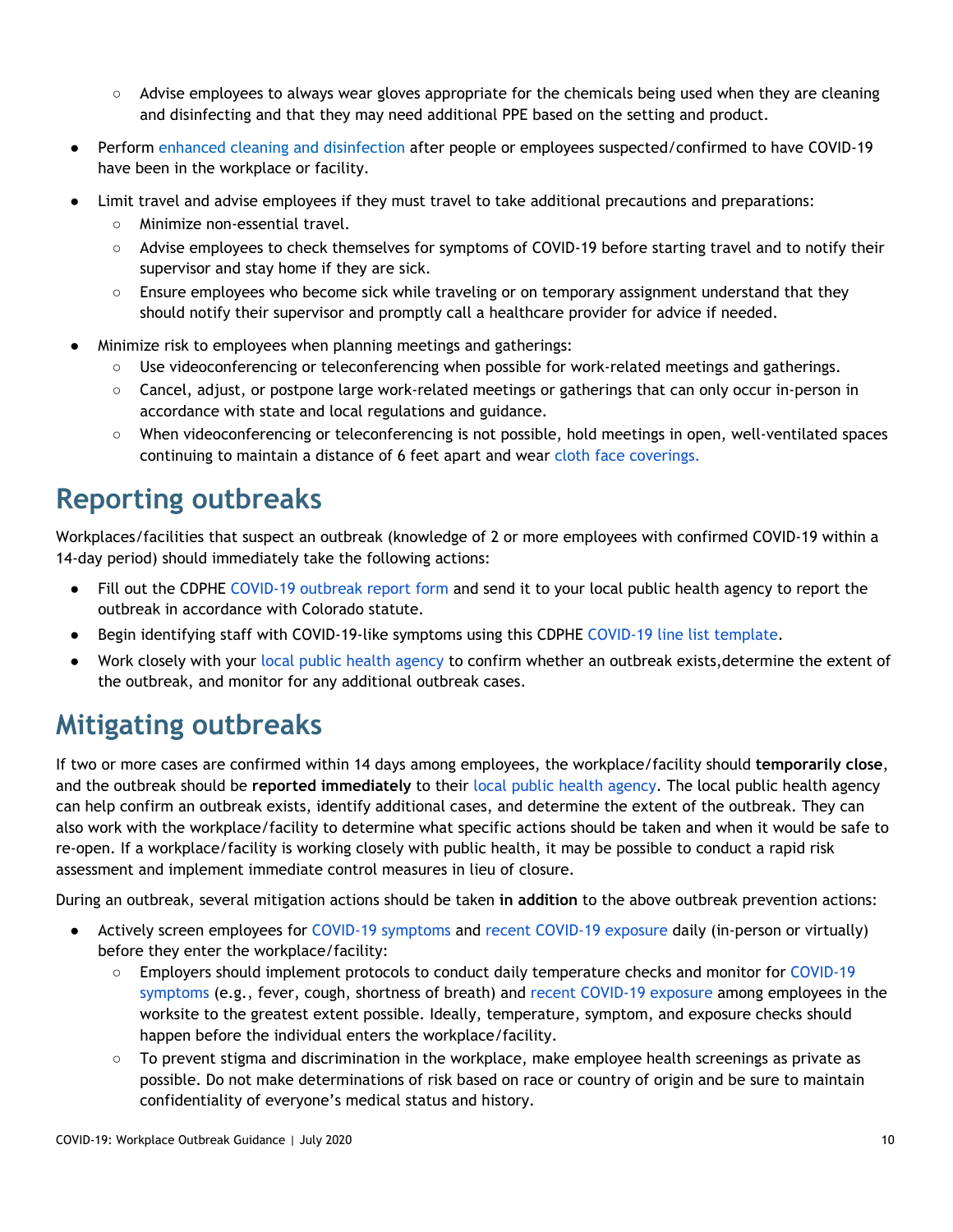- Ensure any screening materials are provided in languages that employees understand.
- Complete these screenings in a way that helps maintain social distancing guidelines, such as providing multiple screening entries into the building.
- Document these daily temperature, symptom, and exposure checks using an [employee](https://drive.google.com/file/d/1PBRbO3gjYFl28j29jACco2p4pHEn-sIA/view) health screening [form](https://drive.google.com/file/d/1PBRbO3gjYFl28j29jACco2p4pHEn-sIA/view).
- As long as the employee doesn't have a fever, symptoms, or recent exposure, they should self-monitor under the supervision of their employer's occupational health program.
- If an employee reports any COVID-19 [symptoms,](https://www.cdc.gov/coronavirus/2019-ncov/symptoms-testing/symptoms.html) send them home and refer them to the CDPHE [Symptom](https://covid19.colorado.gov/covid19-symptoms) [Tracker](https://covid19.colorado.gov/covid19-symptoms) and encourage them to get tested.
- Recent [COVID-19](https://www.cdc.gov/coronavirus/2019-ncov/php/public-health-recommendations.html) exposure is defined as having close contact (<6 feet) for a prolonged period of time (generally >15 minutes, depending on the exposure) without adequate PPE to a person with COVID-19 during their contagious period (a period from 2 days before their symptom onset [or their positive confirmatory COVID-19 test if asymptomatic] until they meet criteria to [discontinue](https://covid19.colorado.gov/how-to-isolate) home isolation [generally 10 days assuming their fever has resolved, symptoms have improved, or they have not developed any new symptoms]).
- Send sick employees home immediately for [isolation](https://covid19.colorado.gov/how-to-isolate):
	- Employees who appear to have COVID-19 [symptoms](https://www.cdc.gov/coronavirus/2019-ncov/symptoms-testing/symptoms.html) upon arrival at work or who become sick during the day should immediately be separated from other employees, customers, and visitors and sent home. Sick employees should follow [CDC-recommended](https://www.cdc.gov/coronavirus/2019-ncov/if-you-are-sick/steps-when-sick.html) steps and be encouraged to get tested.
	- Close off areas visited by the ill people. Open outside doors and windows and use ventilating fans to increase air circulation in the area. Wait 24 hours or as long as practical before beginning cleaning and disinfection.
	- Perform enhanced cleaning and [disinfection](https://www.cdc.gov/coronavirus/2019-ncov/community/organizations/cleaning-disinfection.html#Cleaning). Cleaning staff should clean and disinfect all areas such as offices, bathrooms, common areas, shared electronic equipment (like tablets, touch screens, keyboards, remote controls, and ATM machines) used by the ill people, focusing especially on frequently touched surfaces.
	- Sick employees should not return to work until the criteria to [discontinue](https://covid19.colorado.gov/how-to-isolate) home isolation are met (generally 10 days after symptom onset with improved respiratory symptoms and at least 3 days fever-free without fever-reducing medications).
- Identify any healthy employees with recent [exposure](https://www.cdc.gov/coronavirus/2019-ncov/php/public-health-recommendations.html) to a person with COVID-19:
	- Recent [COVID-19](https://www.cdc.gov/coronavirus/2019-ncov/php/public-health-recommendations.html) exposure is defined as having close contact (<6 feet) for a prolonged period of time (generally >15 minutes, depending on the exposure) without adequate PPE to a person with COVID-19 during their contagious period (a period from 2 days before their symptom onset [or their positive confirmatory COVID-19 test if asymptomatic] until they meet criteria to [discontinue](https://covid19.colorado.gov/how-to-isolate) home isolation [generally 10 days assuming their fever has resolved, symptoms have improved, or they have not developed any new symptoms]).
	- Information on healthy employees with recent exposure should be compiled in case needed by your [local](https://www.colorado.gov/pacific/cdphe/find-your-local-public-health-agency) public health [agency.](https://www.colorado.gov/pacific/cdphe/find-your-local-public-health-agency)
	- Your local public health [agency](https://www.colorado.gov/pacific/cdphe/find-your-local-public-health-agency) can assist with contact tracing for possible recent COVID-19 exposures occurring within or outside your workplace or facility.
- Send healthy [employees](https://www.cdc.gov/coronavirus/2019-ncov/php/public-health-recommendations.html) with recent exposure to a person with COVID-19 home to [quarantine](https://covid19.colorado.gov/how-to-quarantine) for 14 days:
	- Healthy [employees](https://www.cdc.gov/coronavirus/2019-ncov/php/public-health-recommendations.html) with recent exposure to a person with COVID-19 (whether at home or at work) may themselves become infected and develop symptoms within a 14-day incubation window. They may also be contagious in the 2 days before developing symptoms or even while asymptomatic.
	- Non-critical [infrastructure](https://www.cdc.gov/coronavirus/2019-ncov/php/public-health-recommendations.html) healthy workers with recent exposure to a person with COVID-19 should notify their supervisor immediately, [quarantine](https://covid19.colorado.gov/how-to-quarantine) at home for 14 days (thought to be the maximum incubation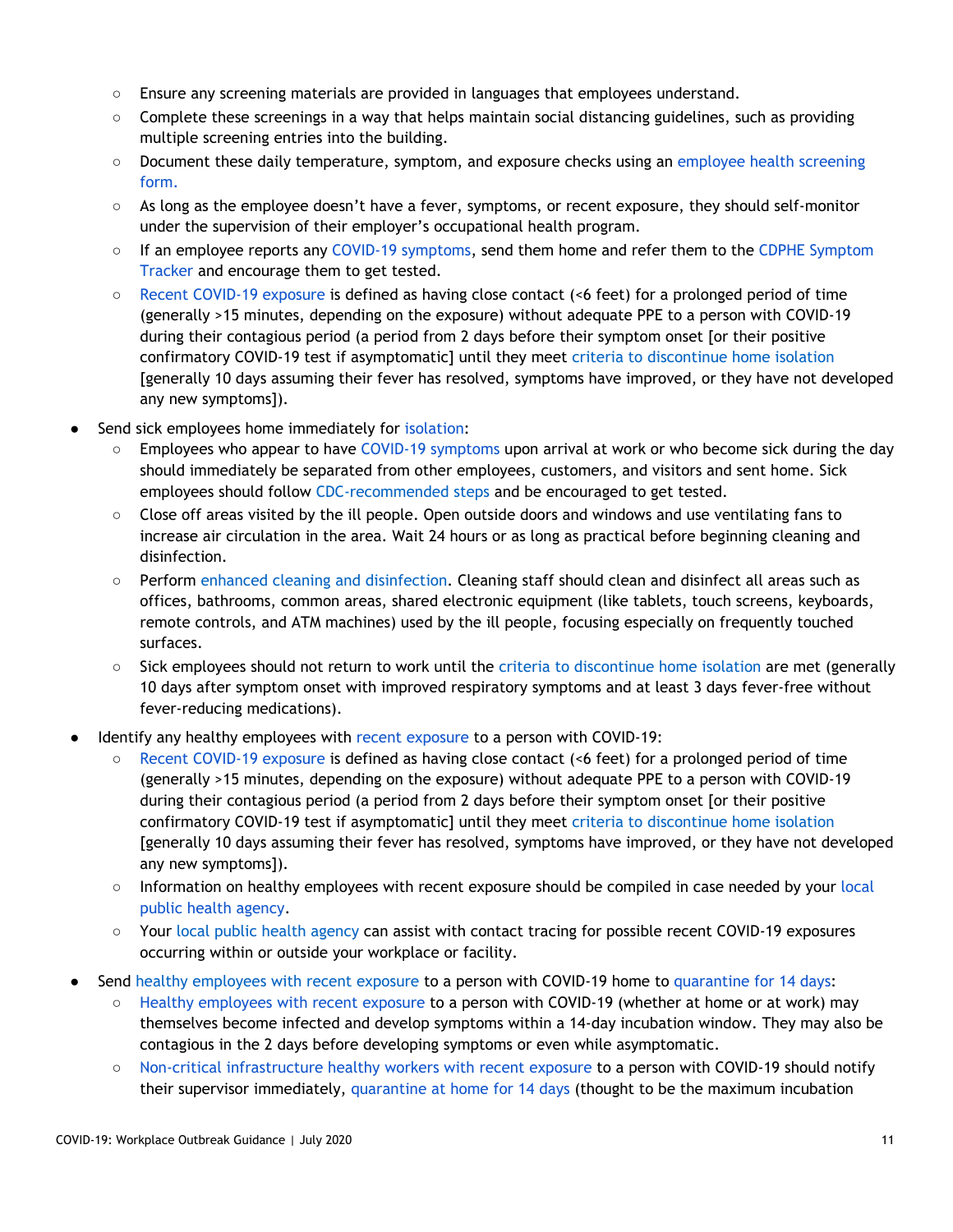period for COVID-19 infection), self-monitor for possible development of fever and symptoms, and maintain social distancing (>6 feet) from others. They may telework during quarantine if possible.

- While there are guidelines that may permit critical [infrastructure](https://www.cdc.gov/coronavirus/2019-ncov/community/critical-workers/implementing-safety-practices.html) healthy workers with recent exposure to a person with COVID-19 to continue to work (with a mask and other strict precautions), these may not be sufficient to mitigate an outbreak during widespread workplace/facility transmission. Quarantining certain exposed critical-infrastructure workers for 14 days may still be recommended in consultation with your local public health [agency](https://www.colorado.gov/pacific/cdphe/find-your-local-public-health-agency) depending on level of exposure and extent of the outbreak.
- Exclude vulnerable employees at higher risk for [serious](https://www.cdc.gov/coronavirus/2019-ncov/need-extra-precautions/people-at-higher-risk.html) illness from workplaces/facilities when outbreaks are ongoing:
	- Vulnerable employees at higher risk for [serious](https://www.cdc.gov/coronavirus/2019-ncov/need-extra-precautions/people-at-higher-risk.html) illness should still stay at home as much as possible in accordance with Colorado's most recent Safer at [Home](https://drive.google.com/file/d/1BdMbwLeI0sY5xmvWk555jCewPvgTJb9e/view) order.
	- Employers must provide work accommodations to such vulnerable employees (such as allowing telework or time off) during workplace/facility outbreaks. They cannot be compelled to go to work.
- Some workers are required to wear face coverings. Where optional, strongly consider requiring all employees to use cloth face [coverings](https://covid19.colorado.gov/mask-guidance) while in the workplace/facility:
	- Cloth face coverings limit [transmission](https://www.cdc.gov/coronavirus/2019-ncov/prevent-getting-sick/about-face-coverings.html) of the virus that causes COVID-19 by containing the wearer's respiratory droplets. Cloth face coverings may prevent workers, including those who do not know they have the virus, from spreading it to others (but may not necessarily protect the wearers from exposure to the virus).
	- Consider pilot testing the use of cloth face coverings to ensure they do not interfere with work assignments or create a safety hazard.
	- Employers can issue face masks or can approve employees' supplied cloth face coverings in the event of shortages.
	- Guidelines for making, wearing, and cleaning cloth face masks can be found [here](https://www.cdc.gov/coronavirus/2019-ncov/prevent-getting-sick/diy-cloth-face-coverings.html) and [here.](https://covid19.colorado.gov/mask-guidance)
	- Cloth face coverings are not considered PPE nor replace the need for PPE if required for a specific job.
	- Cloth face coverings do not replace the need to practice social distancing.
	- Certain [employees](https://www.cdc.gov/coronavirus/2019-ncov/prevent-getting-sick/about-face-coverings.html) who have trouble breathing or who are unable to remove the mask without assistance should not wear face masks, however.
	- Cloth face coverings may not be needed for employees working outside in isolation.
- Implement stricter ventilation engineering controls using some or all of the following activities:
	- Increase ventilation rates.
	- Ensure ventilation systems operate properly and provide acceptable indoor air quality for the current occupancy level for each space.
	- Increase outdoor air ventilation, using caution in highly polluted areas. With a lower occupancy level in the building, this increases the effective dilution ventilation per person.
	- Disable demand-controlled ventilation (DCV).
	- Further open minimum outdoor air dampers (as high as 100%) to reduce or eliminate recirculation. In mild weather, this will not affect thermal comfort or humidity. However, this may be difficult to do in cold or hot weather.
	- Improve central air filtration to the MERV-13 or the highest compatible with the filter rack, and seal edges of the filter to limit bypass.
	- Check filters to ensure they are within service life and appropriately installed.
	- Keep systems running longer hours, 24/7 if possible, to enhance air exchanges in the building space.
- Increase frequency of cleaning and [disinfecting](https://www.cdc.gov/coronavirus/2019-ncov/community/disinfecting-building-facility.html?CDC_AA_refVal=https%3A%2F%2Fwww.cdc.gov%2Fcoronavirus%2F2019-ncov%2Fprepare%2Fdisinfecting-building-facility.html) commonly touched surfaces.
- Implement strict social [distancing](https://www.cdc.gov/coronavirus/2019-ncov/prevent-getting-sick/social-distancing.html) policies and practices wherever and whenever possible: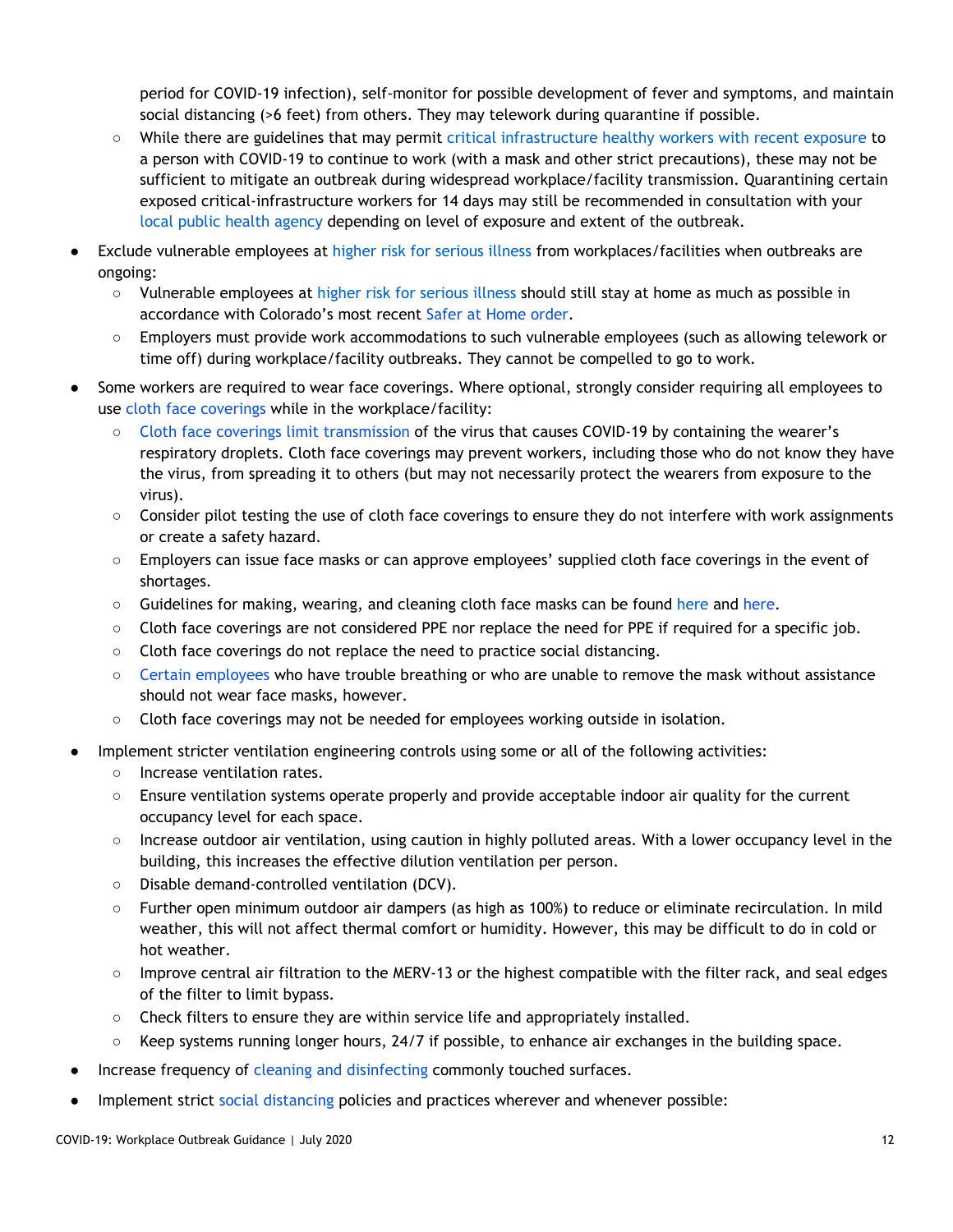- Rearrange the workplace to keep employees more than 6 feet away from one another as much as possible. Consider installing partitions if this is not possible.
- Further phase or stagger work shifts to reduce the number of employees present at the same time. This should also apply to workplace entry/exiting times.
- Phase or stagger breaks and do not allow for employee congregation during breaks.
- $\circ$  Close or modify any shared spaces that could encourage close employee congregation.
- Strongly consider downsizing operations to reduce the number of employees present at the same time if the above measures do not lead to adequate social distancing.
- Be aware of the limitations of COVID-19 testing in the workplace. Testing by itself cannot "clear" employees to work:
	- COVID-19 testing could refer to either viral (i.e., [RT-PCR/nucleic](https://www.cdc.gov/coronavirus/2019-ncov/testing/diagnostic-testing.html) acid or antigen detection) or [serologic](https://www.cdc.gov/coronavirus/2019-ncov/testing/serology-overview.html) [\(antibody\)](https://www.cdc.gov/coronavirus/2019-ncov/testing/serology-overview.html) tests.
	- Viral testing (i.e., [RT-PCR/nucleic](https://www.cdc.gov/coronavirus/2019-ncov/testing/diagnostic-testing.html) acid or antigen detection) via an upper [respiratory](https://www.cdc.gov/coronavirus/2019-nCoV/lab/guidelines-clinical-specimens.html) specimen is used to confirm current COVID-19 infection:
		- Employees with COVID-19 [symptoms](https://www.cdc.gov/coronavirus/2019-ncov/symptoms-testing/symptoms.html) are encouraged to be tested for COVID-19.
		- Employees confirmed to have COVID-19 should stay at home until they meet the [criteria](https://covid19.colorado.gov/how-to-isolate) to [discontinue](https://covid19.colorado.gov/how-to-isolate) home isolation (generally 10 days after symptom onset [or positive confirmatory test if asymptomatic] assuming their fever has resolved, symptoms have improved, or they have not developed any new symptoms). Risk of transmission after this time is thought to be low given the best currently available evidence.
		- CDPHE does not recommend re-testing people who have already been confirmed to have COVID-19 infection.
		- All positive viral test results must be reported to CDPHE in accordance with [mandatory](https://drive.google.com/file/d/16H86FrKGjoK3nDaYBpfqbR9YrcFNs9Gq/view) reporting [requirements.](https://drive.google.com/file/d/16H86FrKGjoK3nDaYBpfqbR9YrcFNs9Gq/view) Ensure that any contracted laboratory is aware of this requirement.
	- Viral testing (i.e., [RT-PCR/nucleic](https://www.cdc.gov/coronavirus/2019-ncov/testing/diagnostic-testing.html) acid or antigen detection) should not routinely be used to test healthy employees in most circumstances:
		- Negative results do not rule out the potential for current or future infection and may offer a false sense of security. Negative results also do not necessarily "clear" employees to work nor obviate the need for quarantine when necessary.
		- Positive results may be difficult to interpret given lack of clear infection date and unclear contagious period. A positive result does not necessarily mean a person is still contagious.
	- $\circ$  However, viral testing (i.e., [RT-PCR/nucleic](https://www.cdc.gov/coronavirus/2019-ncov/testing/diagnostic-testing.html) acid or antigen detection) of healthy employees may be considered in response to certain outbreaks or in certain high-risk settings as part of a targeted outbreak plan developed in conjunction with your local public health [agency:](https://www.colorado.gov/pacific/cdphe-lpha)
		- The goal of testing some asymptomatic workers is to identify positive workers who may be pre-symptomatic or asymptomatic but potentially contagious.
		- A positive test should be treated as a case of COVID-19 and investigated and isolated appropriately.
		- Any healthy worker who tests positive using a viral test (i.e., [RT-PCR/nucleic](https://www.cdc.gov/coronavirus/2019-ncov/testing/diagnostic-testing.html) acid or antigen [detection\)](https://www.cdc.gov/coronavirus/2019-ncov/testing/diagnostic-testing.html) must be [isolated](https://www.cdc.gov/coronavirus/2019-ncov/hcp/disposition-in-home-patients.html) for 10 days from the date of their test, assuming they remain symptom-free. If they develop symptoms during their initial isolation, [isolation](https://www.cdc.gov/coronavirus/2019-ncov/hcp/disposition-in-home-patients.html) time may need to be [extended.](https://www.cdc.gov/coronavirus/2019-ncov/hcp/disposition-in-home-patients.html)
		- Anyone with recent [exposure](https://www.cdc.gov/coronavirus/2019-ncov/php/public-health-recommendations.html) to a healthy worker who tests positive for COVID-19 using a [viral](https://www.cdc.gov/coronavirus/2019-ncov/testing/diagnostic-testing.html) test (i.e., [RT-PCR/nucleic](https://www.cdc.gov/coronavirus/2019-ncov/testing/diagnostic-testing.html) acid or antigen detection) must be [quarantined](https://covid19.colorado.gov/how-to-quarantine) for 14 days from the time of last exposure. Recent [COVID-19](https://www.cdc.gov/coronavirus/2019-ncov/php/public-health-recommendations.html) exposure is defined as having close contact (<6 feet) for a prolonged period of time (generally >15 minutes, depending on the exposure) without adequate PPE to a person with COVID-19 during their contagious period (a period from 2 days before their symptom onset [or their positive confirmatory COVID-19 test if asymptomatic] until they meet criteria to [discontinue](https://covid19.colorado.gov/how-to-isolate)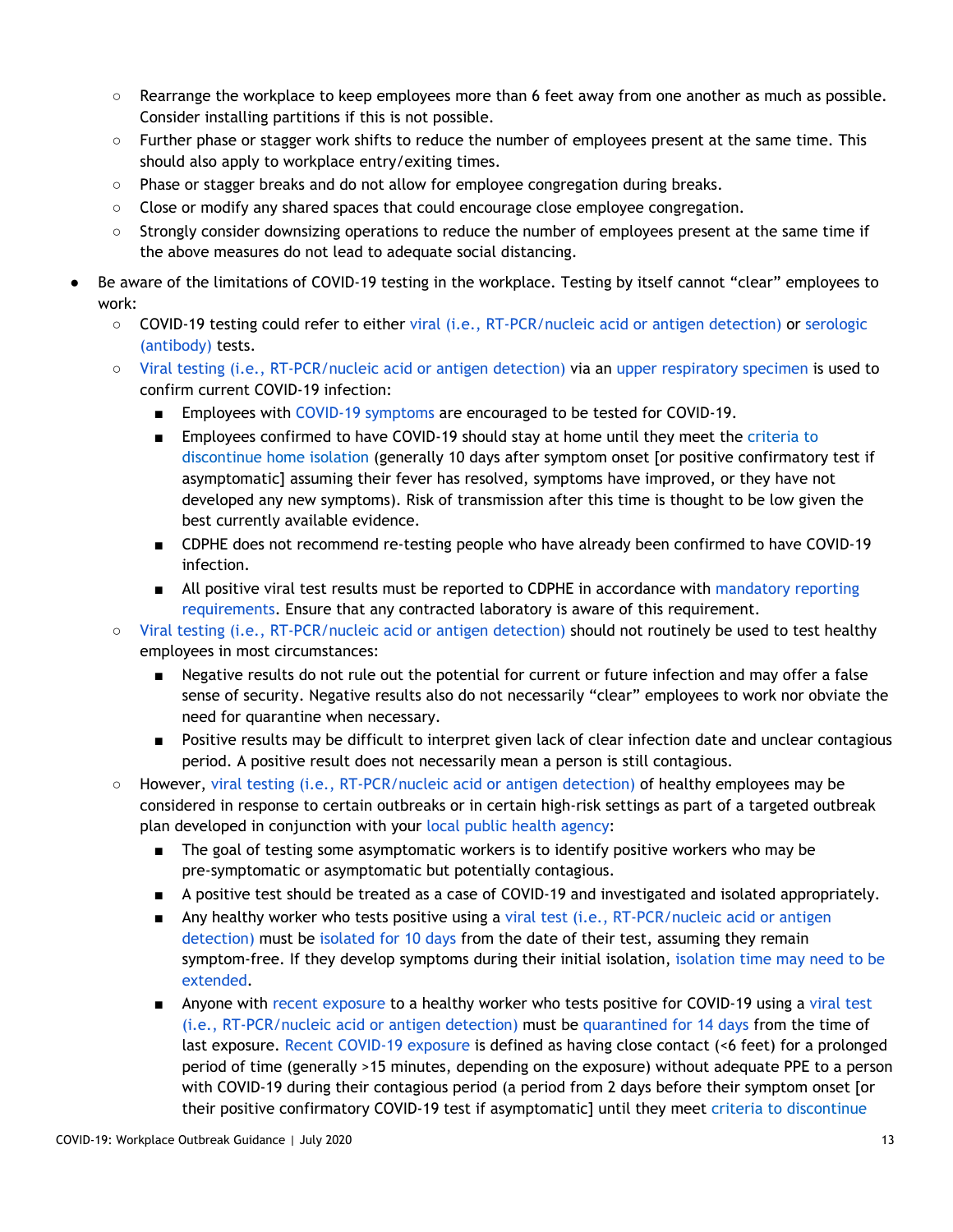home [isolation](https://covid19.colorado.gov/how-to-isolate) [generally 10 days assuming their fever has resolved, symptoms have improved, or they have not developed any new symptoms]).

- All positive viral test results must be reported to CDPHE in accordance with [mandatory](https://drive.google.com/file/d/16H86FrKGjoK3nDaYBpfqbR9YrcFNs9Gq/view) reporting [requirements.](https://drive.google.com/file/d/16H86FrKGjoK3nDaYBpfqbR9YrcFNs9Gq/view) Ensure that any contracted laboratory is aware of this requirement.
- A negative test cannot clear someone from quarantine or guarantee that they are not in their incubation period, nor does a negative test guarantee that a person will not develop COVID-19 at any point in the future.
- Be aware testing capacity may still be limited in some settings.
- Do not use serologic [\(antibody\)](https://www.cdc.gov/coronavirus/2019-ncov/testing/serology-overview.html) tests to prove immunity or clear employees to work:
	- Some serologic (antibody) tests may be [cross-reactive](https://www.cdc.gov/coronavirus/2019-ncov/lab/resources/antibody-tests-guidelines.html) with other common coronaviruses and may not be specific for COVID-19, resulting in false positives.
	- Some serologic (antibody) tests have been removed from the FDA's [authorized](https://www.fda.gov/medical-devices/emergency-situations-medical-devices/faqs-testing-sars-cov-2) list because of quality issues.
	- In areas with low prevalence, false [positives](https://www.cdc.gov/coronavirus/2019-ncov/lab/resources/antibody-tests-guidelines.html) can still occur even among serologic (antibody) tests with relatively good specificity and sensitivity.
	- Serologic (antibody) tests have not been proven to correlate with [protective](https://www.cdc.gov/coronavirus/2019-ncov/lab/resources/antibody-tests-guidelines.html) immunity yet.
	- Serologic (antibody) test results should not be used to make [decisions](https://www.cdc.gov/coronavirus/2019-ncov/lab/resources/antibody-tests-guidelines.html) about grouping persons residing in or being admitted to [congregate](https://www.cdc.gov/coronavirus/2019-ncov/lab/resources/antibody-tests-guidelines.html) settings, such as schools, dormitories, or correctional facilities.
	- Serologic test results should not be used to make decisions about returning persons to the [workplace](https://www.cdc.gov/coronavirus/2019-ncov/lab/resources/antibody-tests-guidelines.html) and cannot be used to clear employees to work.
	- Until more information is available about the dynamics of IgA detection in serum, [testing](https://www.cdc.gov/coronavirus/2019-ncov/lab/resources/antibody-tests-guidelines.html) for IgA antibodies is not [recommended.](https://www.cdc.gov/coronavirus/2019-ncov/lab/resources/antibody-tests-guidelines.html)
- Additional workplace/facility closure may be required by public health if widespread transmission continues to occur despite the above measures or if there are not enough staff available to run operations safely:
	- Consult with your local public health [agency](https://www.colorado.gov/pacific/cdphe/find-your-local-public-health-agency) on when and how to re-open.
	- Closure may need to last until enough staff have finished their appropriate [isolation](https://covid19.colorado.gov/isolation-and-quarantine) (if infected) or [quarantine](https://covid19.colorado.gov/isolation-and-quarantine) (if healthy but exposed) to safely resume operations.
	- Perform enhanced cleaning and [disinfection](https://www.cdc.gov/coronavirus/2019-ncov/community/organizations/cleaning-disinfection.html#Cleaning) prior to re-opening. Cleaning staff should clean and disinfect all areas such as offices, bathrooms, common areas, shared electronic equipment (like tablets, touch screens, keyboards, remote controls, and ATM machines) used by the ill people, focusing especially on frequently touched surfaces.
- Additional outbreak mitigation recommendations may be required depending on specific situations in consultation with your local public health [agency.](https://www.colorado.gov/pacific/cdphe/find-your-local-public-health-agency)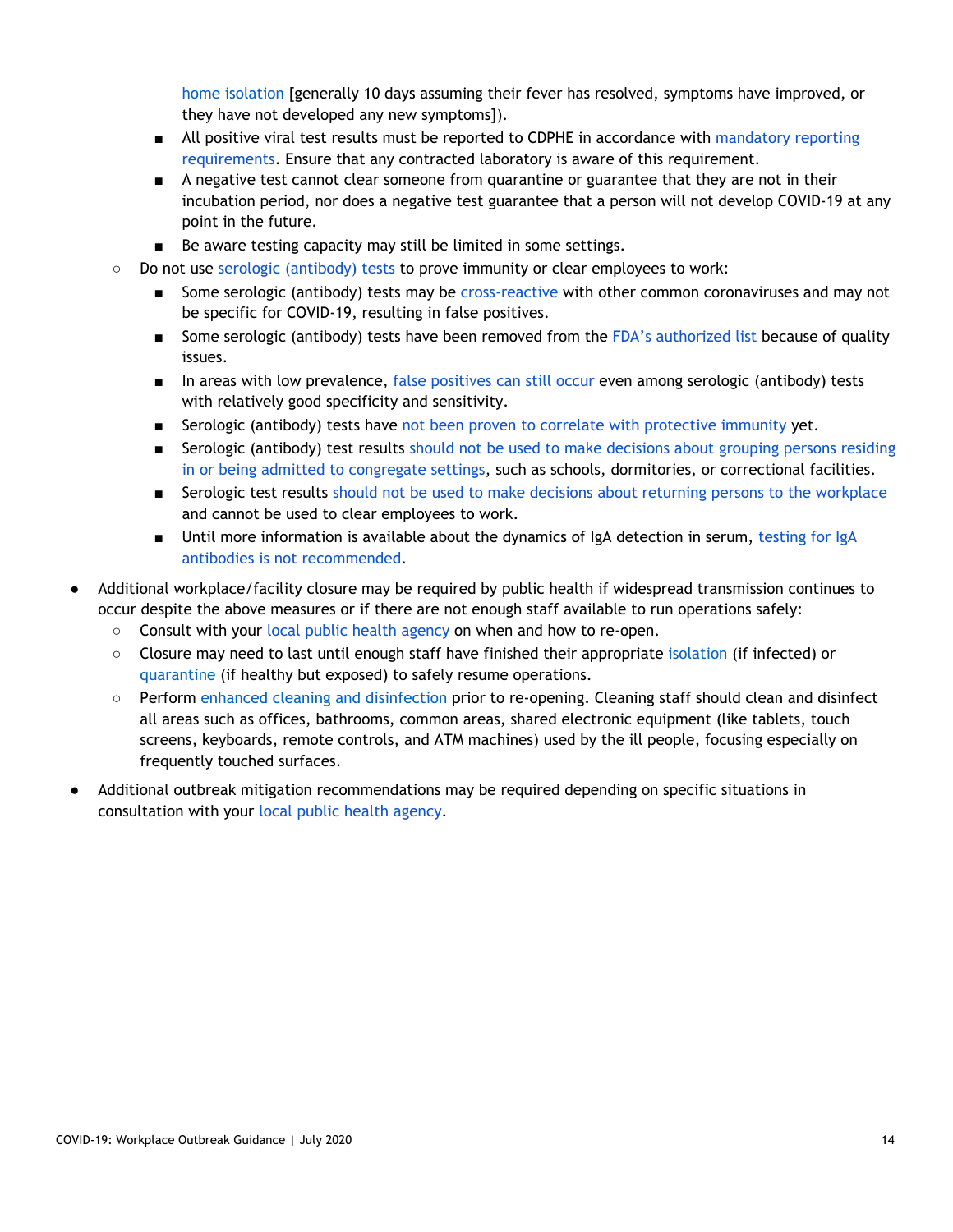# <span id="page-14-0"></span>**Appendix: Checklists for Preventing, Reporting and Mitigating Workplace/Facility Outbreaks**

### **Preventing outbreaks**

To reduce transmission among employees:

- ❏ Encourage employees to self-monitor for COVID-19 symptoms daily.
- ❏ Actively encourage sick employees to stay home.
- ❏ Consider actively screening employees for COVID-19 symptoms and exposure daily (in-person or virtually) before they enter the workplace/facility.
- ❏ Identify where and how workers might be exposed to COVID-19 at work.
- ❏ Encourage use of cloth face coverings among employees and customers in public settings where social distancing measures are difficult to maintain, especially in areas of significant community-based transmission.
- ❏ Separate sick employees and send them home.
- ❏ Take action if an employee is suspected or confirmed to have COVID-19 infection:
- ❏ Educate employees about how they can reduce the spread of COVID-19 at work and at home.
- ❏ For employees who commute to work using public transportation, carpooling, or ride sharing, consider additional steps.
- ❏ Provide accommodations for vulnerable employees at higher risk for serious illness such as older adults and those with certain chronic medical conditions.
- ❏ Take additional precautions for healthy employees with recent exposure to a person with COVID-19. Precautions may differ between critical and non-critical infrastructure workers.

To maintain healthy business operations:

- ❏ Deputize a workplace coordinator who will be responsible for COVID-19 issues and their impact at the workplace.
- ❏ Implement flexible sick leave and supportive policies and practices.
- ❏ Communicate supportive workplace policies clearly, frequently, and via multiple methods.
- ❏ Assess your essential functions and the reliance that others and the community have on your services or products.
- ❏ Determine how you will operate if absenteeism spikes from increases in sick employees, those who stay home to care for sick family members, and those who must stay home to watch their children if dismissed from childcare programs and K–12 schools.
- ❏ Establish policies and practices for social distancing.
- ❏ Employers with more than one business location are encouraged to provide local managers with the authority to take appropriate actions outlined in their COVID-19 response plan based on local conditions.
- ❏ Consider sequestering critically important, healthy, unexposed employees in separate housing to keep them from being exposed in the community if resources allow.

To maintain a healthy work environment:

- ❏ Consider improving the engineering controls using the building ventilation system.
- ❏ Ensure the safety of your building water system and devices from mold and *Legionella* after a prolonged shutdown.
- ❏ Give employees, customers, and visitors what they need to clean their hands and cover their coughs and sneezes.
- ❏ Perform routine environmental cleaning and disinfection, particularly on frequently touched surfaces.